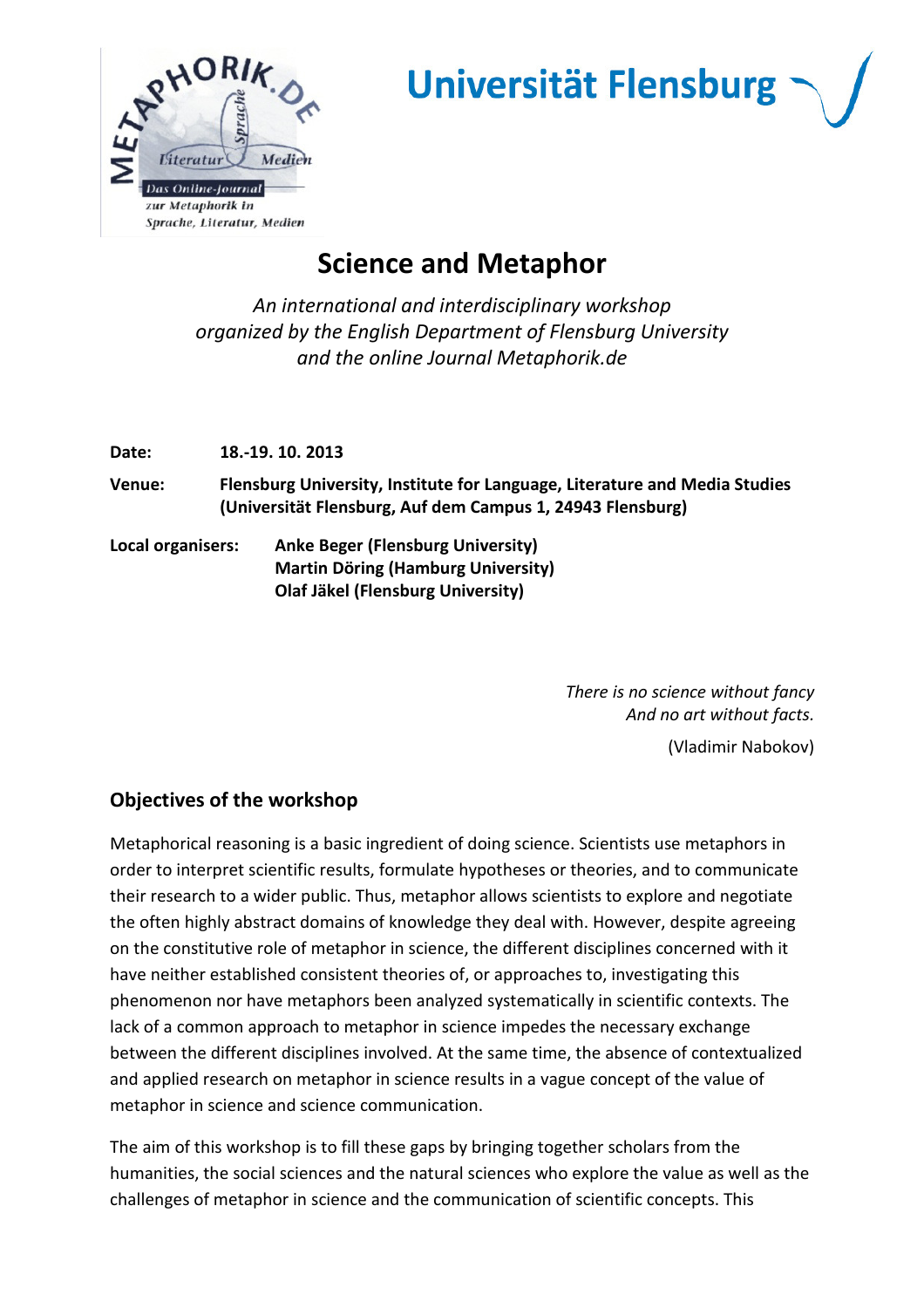framework not only allows researchers from the different disciplines to harmonize scientific activities as well as to promote theoretical and methodological synergies on a European level. It also allows researchers to explore how metaphor could be applied more beneficially when scientists communicate their specialized knowledge to a wider public.

## **Programme of the Workshop**

|                | Saturday 19.10.2013<br>Flensburg University, Main Building, Room HG 248                                                                                                                              |  |  |
|----------------|------------------------------------------------------------------------------------------------------------------------------------------------------------------------------------------------------|--|--|
| 9:00           | Welcome Address (Andreas Christian, Vice President in charge of Research)                                                                                                                            |  |  |
|                | Introduction (Olaf Jäkel, Head of the English Department)                                                                                                                                            |  |  |
| 9:30           | Martin Döring (Universität Hamburg):<br>"Metaphorical Vision Assessment: The Concept of 'Life' in Systems Biology"                                                                                   |  |  |
| (Coffee break) |                                                                                                                                                                                                      |  |  |
|                | 11:00 Aleksandra Stelmach & Brigitte Nerlich (University of Nottingham):<br>"Epigenetics: Metaphors beyond Genetics?"                                                                                |  |  |
|                | 12:00 Benjamin Specht (Universität Stuttgart):<br>"Geistesblitze, Liebesfunken, Heiligenschein: Zum Zusammenhang von Problem- und<br>Metapherngeschichte am Beispiel der Elektrizitätslehre um 1800" |  |  |
| (Lunch break)  |                                                                                                                                                                                                      |  |  |
|                | 14:00 Peter Heering (Universität Flensburg):<br>"Bridging the Gap between Science and Society: Metaphors as Mediators in Science<br>Communication"                                                   |  |  |
|                | 15:00 Gudrun Reijnierse (Vrije Universiteit Amsterdam):<br>"Deliberate Metaphor as a Means of Transferring Knowledge in Written Academic<br>Texts"                                                   |  |  |
|                | (Coffee break)                                                                                                                                                                                       |  |  |
|                | 16:30 Anke Beger (Universität Flensburg):<br>"Different Functions of (Deliberate) Metaphor in Teaching Scientific Concepts"                                                                          |  |  |
| 17:30          | Bettina Bock von Wülfingen (Humboldt-Universität Berlin):<br>"Die 'ontologische Metapher' - ein Widerspruch in sich? Aktuelle und historische                                                        |  |  |

18:30 Last words?

Beispiele aus Zell- und Vererbungsforschung"